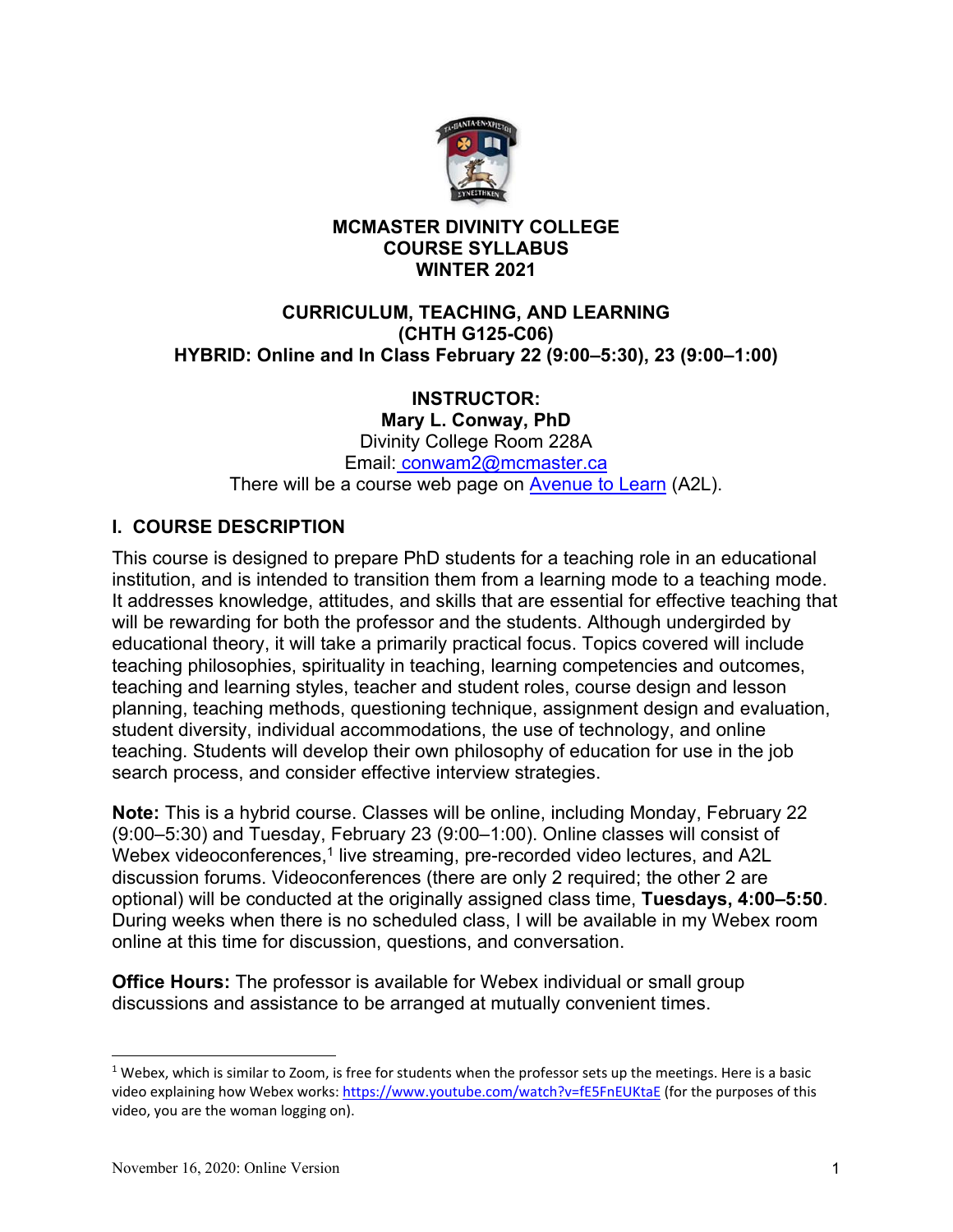# **II. LEARNING OUTCOMES**





- a. Knowing
	- To understand the varying roles of the teacher and learners in the classroom, whether actual or virtual

Christ's image

- To know a variety of approaches to teaching and evaluation that will promote effective learning
- To understand how to accommodate the various needs of learners, considering factors such as age, gender, cultural background, and those who are differently abled or learn differently.
- b. **Being** 
	- To clarify one's spiritual calling as a Christian teacher
	- To develop a personal philosophy of education
	- To cultivate an attitude of lifelong learning and personal growth
	- To develop an appreciation of the value of students with diverse personalities, abilities, and goals
- $c.$   $\bullet$  Doing
	- To create lessons and courses that implement effective teaching and learning strategies
	- To explore and develop skill in using various learning technologies
	- To develop skill in designing and using formative and summative evaluation tools
	- To develop an effective teaching style and presence

### **III. COURSE REQUIREMENTS A. REQUIRED TEXTS AND RESOURCES**

### **Required Texts**

These texts have been chosen because they offer practical advice for new professors based on current theory and research. You will be referring to them throughout the course for both advice and resources. Hopefully, they will continue to prove helpful in your first teaching position. Make sure you get the most recent  $(4<sup>th</sup>)$  edition of the first book:

- Nilson, Linda Burzotta. *Teaching at Its Best: A Research-Based Resource for College Instructors*. Fourth edition. ed. Jossey-Bass Higher and Adult Education Series. San Francisco, CA: Jossey-Bass, 2016.
- Nilson, Linda Burzotta, and Ludwika A. Goodson. *Online Teaching at Its Best: Merging Instructional Design with Teaching and Learning Research*. San Francisco, CA: Jossey-Bass, 2018.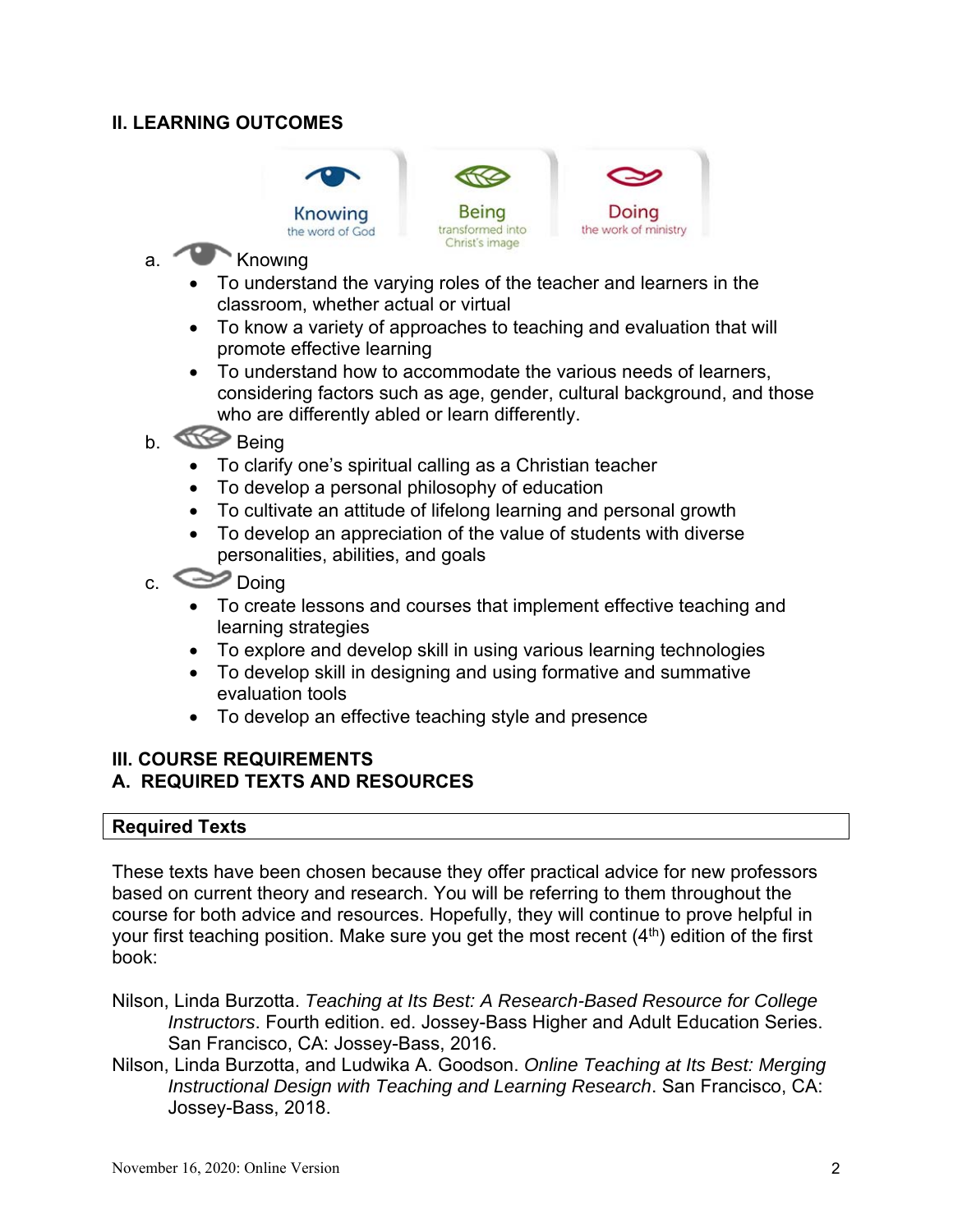This text, which has been a bestseller for over 20 years, is far more personal and will encourage you to think about your role and calling as a teacher:

Palmer, Parker J., *The Courage to Teach: Exploring the Inner Landscape of a Teacher's Life.* Twentieth anniversary ed. Hoboken, NJ: Jossey-Bass, 2017. (Available for Kindle; other editions are also available)

## **Supplemental Resources**

- Websites: The Ontario Ministry of Education (http://www.edu.gov.on.ca/eng/teachers/) which has legislation and teacher resources. Websites for other provincial, state, and national departments/ministries of education may also be applicable.
- The ERIC Database: The ERIC (Educational Resources Information Center) database is sponsored by the U.S. Department of Education to provide extensive access to educational-related literature. ERIC provides ready access to education literature to augment education by increasing and facilitating the use of educational research and information to improve practice in learning, teaching, educational decision-making, and research. ERIC provides coverage of journal articles, conferences, meetings, government documents, theses, dissertations, reports, audiovisual media, bibliographies, directories, books, and monographs. It is available from the McMaster library:

(https://search-proquest-com.libaccess.lib.mcmaster.ca/eric/advanced).

- Porter, Stanley E., *Those Who Can, Teach: Teaching as Christian Vocation.* McMaster General Series 3. McMaster Divinity College Press, 2013.
- Brown, Peter C., *Make It Stick: The Science of Successful Learning.* Cambridge, MA: The Belknap Press of Harvard University Press, 2014. (Available for Kindle)

**Textbook Purchase:** All required textbooks for this class are available from the College's book service, READ On Bookstore, located in the Hurlburt Family Bookstore off Cullen Hall, McMaster Divinity College. Texts may be purchased on the first day of class. For advance purchase, you may contact READ On Bookstore, 5 International Blvd, Etobicoke, Ontario M9W 6H3: phone 416.620.2934; fax 416.622.2308; email books@readon.ca. You can arrange to have books sent to you. Other book services may also carry the texts.

| 1. Annotated Bibliography               | 10% |  |  |  |
|-----------------------------------------|-----|--|--|--|
| 2. Research Paper                       | 30% |  |  |  |
| 3. Personal Philosophy of Education     | 10% |  |  |  |
| 4. Syllabus and Lesson Plan Development | 30% |  |  |  |
| 5. Technology Use                       | 20% |  |  |  |
| <b>Total Grade</b>                      |     |  |  |  |

# **C. ASSIGNMENTS AND GRADING**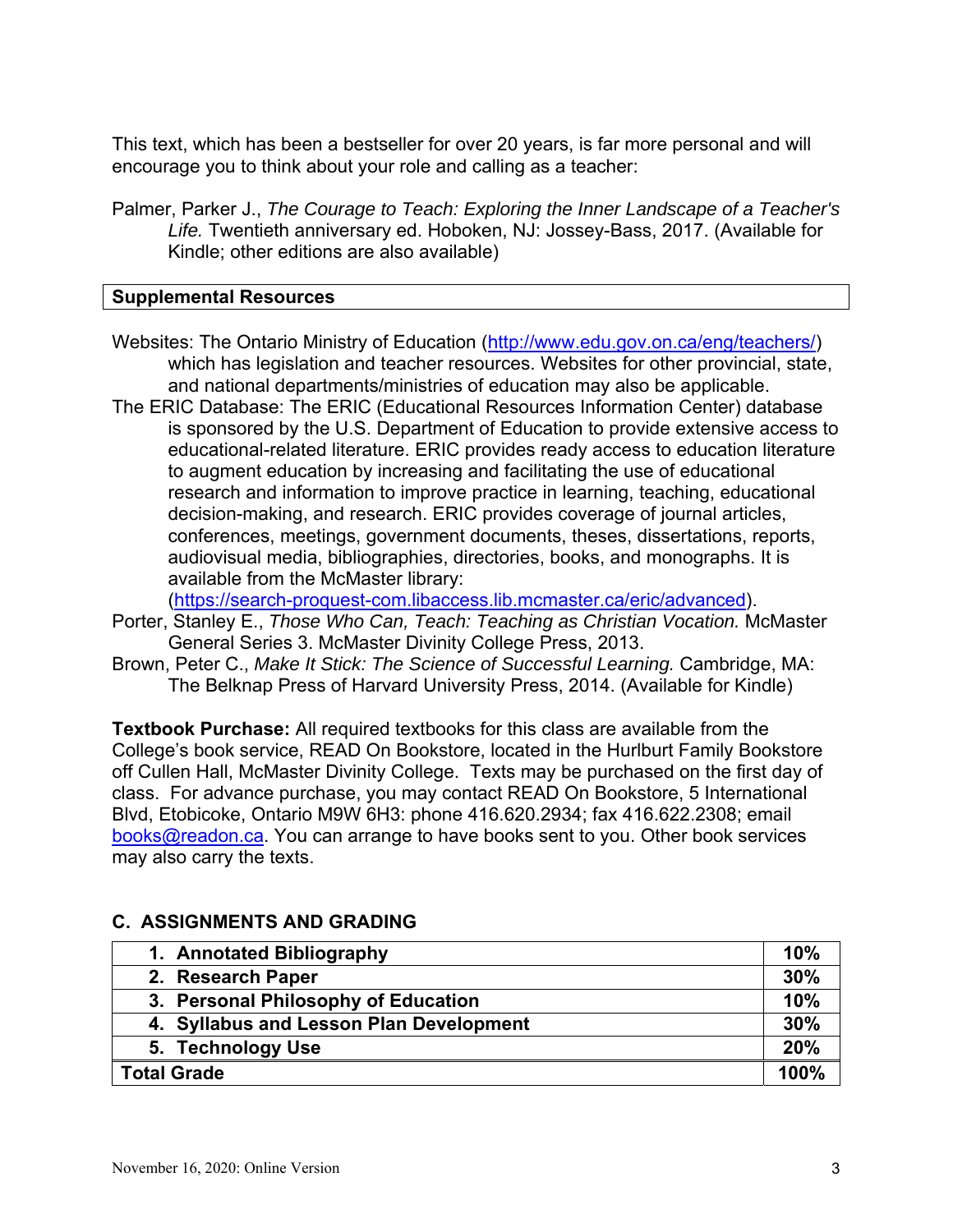# **Assignment Details:**

## **Note: All written assignments must be submitted to A2L as a single PDF document only.**

#### **Assignment 1: Educational Issues and Best Practices: Annotated Bibliography 10%.** Week 4 or 5, posted on A2L by 11:30 pm on the evening before the Webex meeting.

Develop an annotated bibliography of critical scholarship on one of the following topics. These topics will be collegially assigned in class on the first day, taking into consideration students' interests and goals, and will form the basis of your research paper. Bear in mind that most of these topics are essential for all teachers to consider. Include at least 15 items, balancing monographs and articles. The annotation should be 200–250 words per item and include evaluation as well as summary. Sources should be dated post-2000, and preferably post-2010, with rare exceptions. Post your bibliography on A2L. You will also give an overview of these resources to the class on Webex. Modelling effective teaching techniques, focus on the relevant issues discussed and best practices recommended (~20–25 minutes including discussion/questions). The topics with an asterisk will be given priority depending on class numbers.

#### Topics:

- 1. \*The adult learner
- 2. \*Spirituality in the classroom
- 3. \*Competencies and outcomes, goals and objectives
- 4. \*Learning-teaching styles/modes and multiple intelligences
- 5. \*Motivating students: extrinsic and intrinsic motivation
- 6. \*Online/Hybrid learning strategies
- 7. \*Technology for teaching and learning
- 8. \*Evaluation: diagnostic, formative, summative, peer
- 9. \*Gender in education (re:

students and professors)

- 10. \*Ethnic and Cultural Diversity in education
- 11. \*Accommodating special needs of students
- 12. Flipped classrooms
- 13. Interview strategies and cover letters for job application
- 14. Tenured, adjunct, and part-time faculty
- 15. Student centered learning
- 16. [Relevant topic suggested by a student and approved by the professor]

**Assignment 2: Research Paper and Presentation: Educational Issues and Best Practices 30%.** In on-site classes in Week 8. The PDF to be submitted on A2L by 9:00 am on Monday, February 22.

- Topics will be based on your bibliography in Assignment 1. You may also use another relevant topic, but only with the professor's approval.
- Students will write a research paper of 6000–7000 words, supporting a thesis within the topic area and focusing on practical applications of the theory for teaching.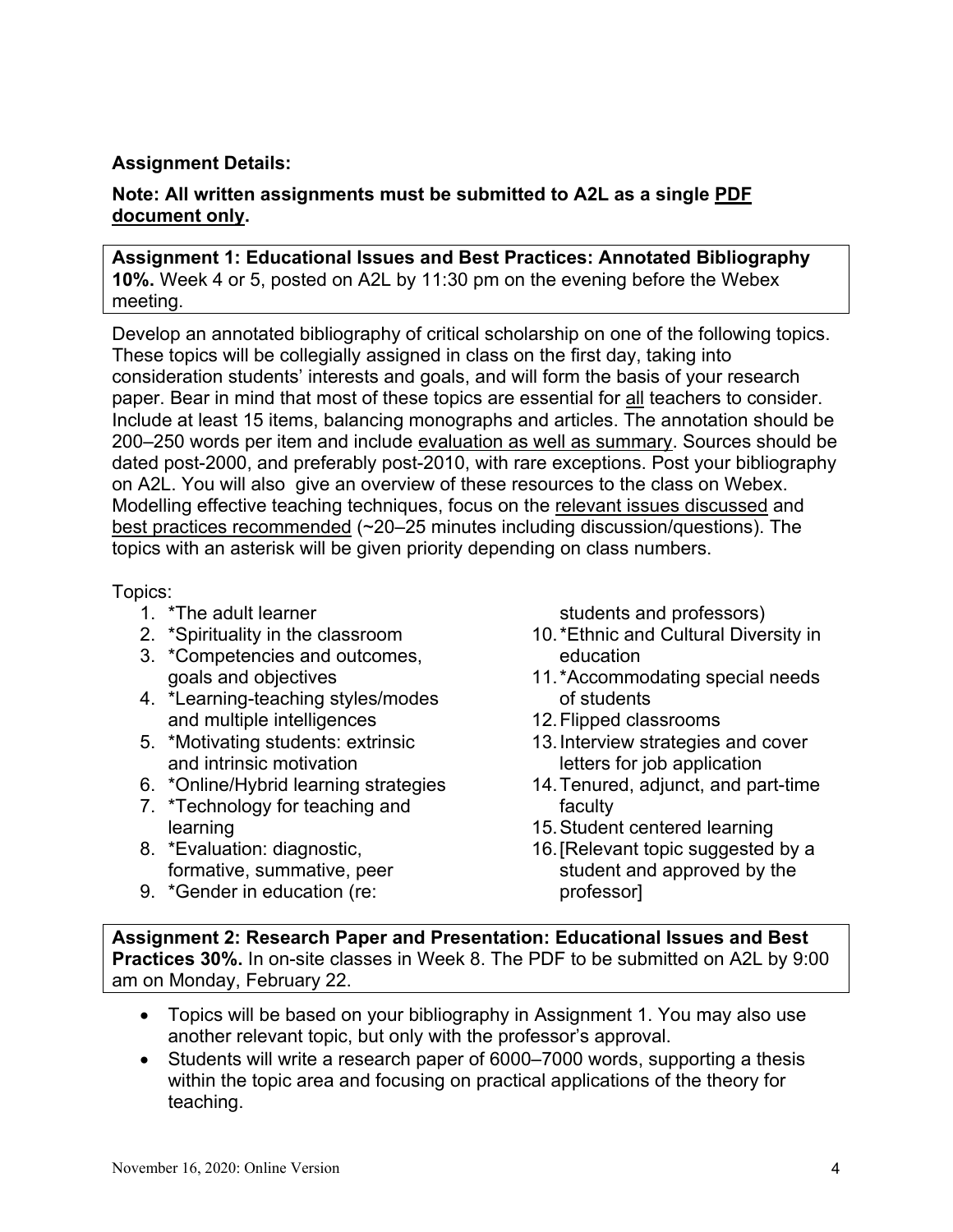- At least 15 valid resources must be used; recent resources are necessary.
- Students will also present what they have learned to the class in a teaching presentation of about 45–60 minutes (depending on the number of students) which implements good teaching technique, including appropriate discussion, materials, and visual aids.
- These papers will be presented online on February 22 and 23. Papers are to be submitted on A2L in PDF format by 9:00 am on Monday, February 22.

## **Assignment 3: Philosophy of Education 10%.** Friday, March 19 by 11:30 pm

- Write your own personal philosophy of education for submission to the school in Assignment 2 as part of the application process. It should be 1 to 2 pages in length.
- Although this assignment is brief, it should be written with great care since it will introduce you to your prospective school before they have a chance to meet you in person. It will also help you clarify your own approach to teaching as a calling.

**Assignment 4: Syllabi and Lesson Plan Development 30% (25% for materials, 5% constructive criticism of the materials of peers).** Monday, March 22 by 11:30 pm, peer review by Monday, March 29 by 11:30 pm.

- Choose a college/university/seminary/Christian school where you would like to/hope to work and do an analysis of its program. Consider its website, but also external reviews and articles about the institution. Note: You will be writing a philosophy of education for this institution in Assignment 3.
- Analyze elements such as its theology, curriculum, teaching philosophy, culture, and student demographics. Include any other relevant information that would help you successfully teach there. Summarize this information in about 2–3 pages.
- Create one syllabus for an **in class course** targeted for this institution in your subject area following their expectations at the level of your choice (high school, undergrad, masters, advanced).
- Create a second syllabus adapting this course for a **hybrid/online setting.**
- Develop a detailed lesson plan for one self-contained class of 1–2 hours in this online/hybrid course, including competencies and specific goals.
- These materials will be posted on A2L and other students in the class will provide constructive evaluative feedback on your materials by means of an included discussion forum.

**Assignment 5: Technology Use 20% (15% A2L setup, 5% constructive criticism of the setups of peers).** Due Wednesday, April 7 by 11:30 pm for peer review, Friday, April 9 by 11:30 pm for assignment.

- Set up course materials on A2L for one lesson from your syllabus for the online/hybrid course completed in Assignment 4. A separate course shell "playground" will be established for class use.
- Other students in the class will provide constructive evaluative feedback on your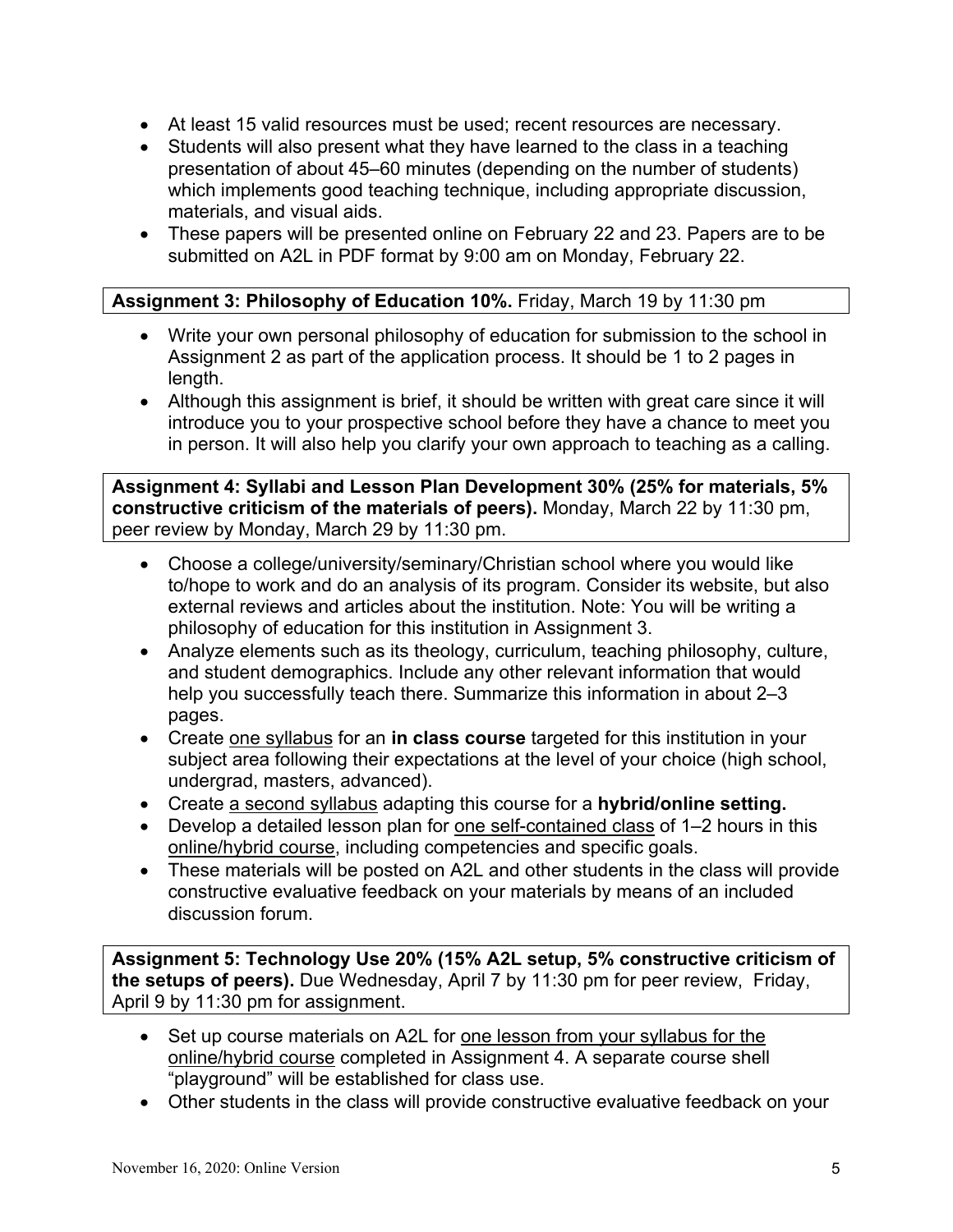lesson by means of an included discussion forum. This evaluation should be ongoing, so that students have an opportunity to consider constructive criticism and implement suggestions.

 Your material should be well organized and include files, resources, links, videos, discussions, assignments, evaluation tools, etc. as appropriate to your topic.

### **Policy for Late Assignments:**

Marks will be deducted for late assignments if there is no valid reason, such as illness (a doctor's note may be required) or serious family crisis. The deduction will be 3% per day. Extensions must be approved before the due date.

| Wk             | <b>Date</b>        | <b>Format</b>                                                                    | <b>Content</b>                                                                                                                   | <b>Assignments</b>                                                                                               |
|----------------|--------------------|----------------------------------------------------------------------------------|----------------------------------------------------------------------------------------------------------------------------------|------------------------------------------------------------------------------------------------------------------|
| 1              | Jan $4-8$          | $\bullet$ Video<br>Lecture<br>• Optional<br><b>Webex</b><br>meeting <sup>2</sup> | • Introduction and<br>syllabus<br>• Video: What does it<br>mean "to learn"? "to<br>teach"?<br>• Webex: Welcome,<br>assign topics | • Reading and Research                                                                                           |
| 2              | Jan $11-$<br>15    | $\bullet$ Video<br>Lecture                                                       | • Video: Developing a<br>philosophy of education                                                                                 | • Reading and Research                                                                                           |
| 3              | Jan 18-<br>22      | $\bullet$ Video<br>Lecture                                                       | • Video: Introduction to<br><b>Evaluation and Creating</b><br><b>Rubrics</b>                                                     | • Reading and Research                                                                                           |
| 4              | Jan 25-<br>29      | $\bullet$ Video<br>Lecture<br>• Webex<br>meeting                                 | • Video: Teaching Biblical<br>Languages<br>· Webex: Student<br>Presentations of<br><b>Educational Resources</b>                  | • Ass't 1: Presentation and<br><b>Discussion of Annotated</b><br><b>Bibliographies</b><br>• Reading and Research |
| 5              | $Feb 1-5$          | • Webex<br>meeting                                                               | • Webex: Student<br>Presentations of<br><b>Educational Resources</b>                                                             | • Ass't 1: Presentation and<br><b>Discussion of Annotated</b><br><b>Bibliographies</b><br>· Reading and Research |
| 6              | $Feb$ 8-<br>12     | $\bullet$ Video<br>Lecture                                                       | • Video: Guidelines for<br>developing syllabi                                                                                    | • Reading and Research                                                                                           |
| $\overline{7}$ | Feb<br>$15^3 - 19$ | $\bullet$ Video<br>Lecture                                                       | • Family Day (Monday)<br>· Video: Introduction to<br>Technology Resources                                                        | • Reading and Research                                                                                           |

# **IV. COURSE SCHEDULE**

<sup>&</sup>lt;sup>2</sup> If this time is difficult for students, we will assign topics using an online app instead. However, it will be nice to introduce ourselves to each other for those who can attend!

<sup>3</sup> Family Day (Monday Holiday)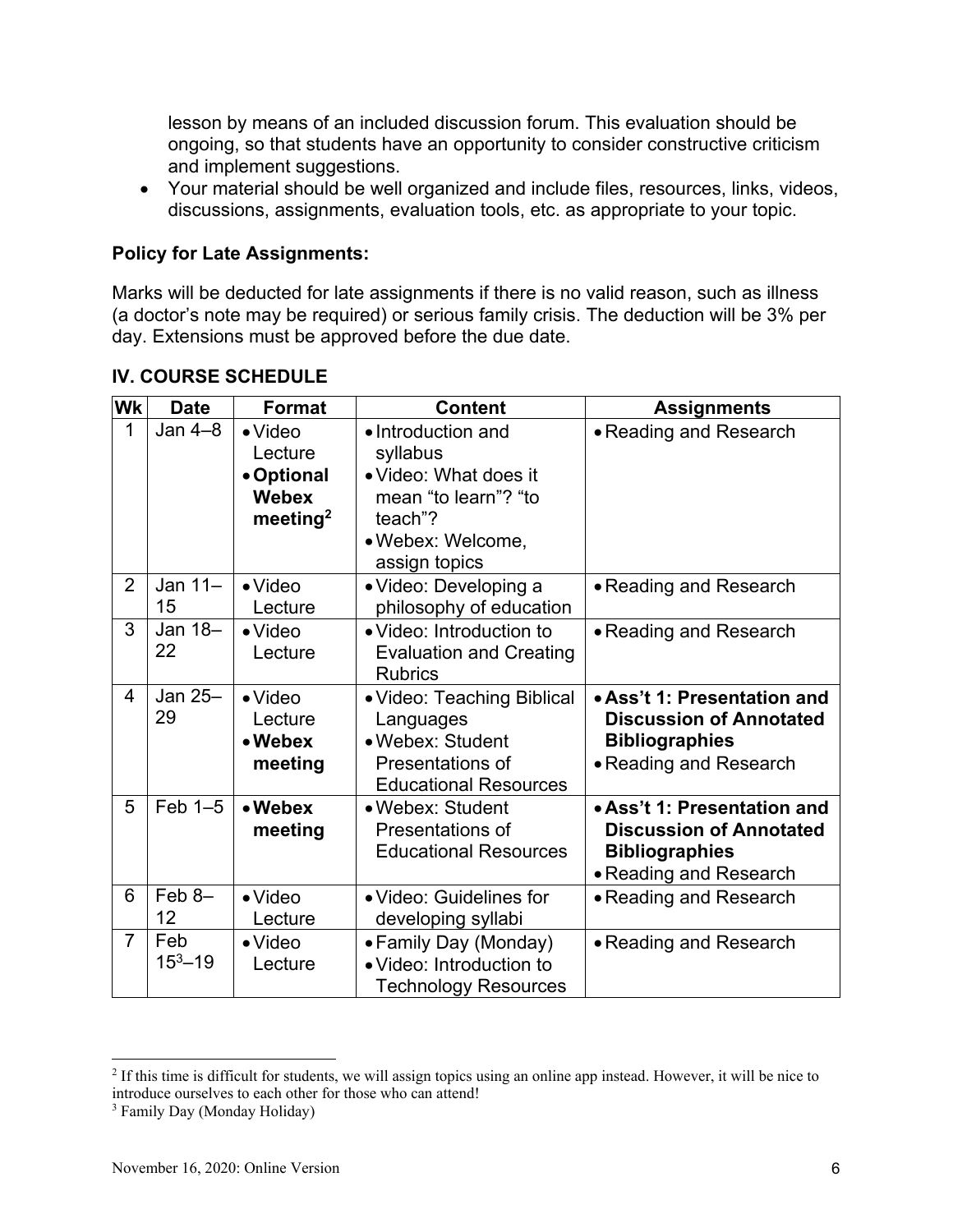| 8  | $\overline{\text{Feb}}$ 22<br>$-264$ | • In Class                                                                         | • Student Presentations:<br><b>Educational Issues and</b><br><b>Best Practices</b> | • Ass't 2: Research Paper<br><b>Presentations</b>                                                                                              |
|----|--------------------------------------|------------------------------------------------------------------------------------|------------------------------------------------------------------------------------|------------------------------------------------------------------------------------------------------------------------------------------------|
| 9  | Mar $1-$<br>5 <sup>5</sup>           | $\bullet$ Video<br>lecture<br>$\bullet$ A2L<br>Playground<br>• Discussion<br>forum | • Video: Introduction to<br>A2L as a teacher<br>• Course Planning                  | • Work on Syllabi and<br>Technology                                                                                                            |
| 10 | Mar $8-$<br>12 <sup>6</sup>          | $\bullet$ A2L<br>Playground<br>• Discussion<br>forum                               | • Course Planning                                                                  | . Work on Syllabi and<br>Technology                                                                                                            |
| 11 | Mar 15-<br>19                        | $\bullet$ A2L<br>Playground<br>· Discussion<br>forum                               | • Course Planning                                                                  | • Work on Syllabi and<br>Technology<br>. Ass't 3: Philosophy of<br><b>Education: Friday, March</b><br>19                                       |
| 12 | Mar 22-<br>26                        | $\bullet$ Video<br>lecture<br>• Discussion<br>forum                                | • Course Planning<br>· Video: Guest Speaker:<br><b>TBA</b>                         | • Ass't 4: Syllabi and<br><b>Lesson Plans: Monday,</b><br>March <sub>22</sub>                                                                  |
| 13 | Mar 29-<br>Apr 2                     | $\bullet$ Video<br>lecture<br>• Discussion<br>forum                                | • Course Planning<br>· Video: Guest Speaker:<br><b>TBA</b>                         | • Ass't 4: Peer review of<br><b>Syllabi and Lesson</b><br>Plans: Monday, Mar 29                                                                |
| 14 | Apr 5-9                              | · Discussion<br>forum<br>• Optional<br><b>Webex</b><br>meeting                     | • Webex: Consolidation<br>and Discussion                                           | • Ass't 5: Final peer review<br>of Technology Use<br>assignment: Wednesday,<br><b>April 7</b><br>• Ass't 5: Technology Use:<br>Friday, April 9 |

# **V. CLASSROOM AND/OR ONLINE WORKSHOP BEHAVIOUR AND PARTICIPATION**

- All thoughtful student participation is welcome. There are no "dumb questions" or "stupid answers." Students will respect the contributions of other students, although they may disagree, and respond to them without ridicule or scorn.
- Students are expected to attend all on site and Webex classes.
- Students are expected to meet all deadlines. Late assignments are a consequence of poor planning and are unacceptable. However, if you are

<sup>&</sup>lt;sup>4</sup> On campus classes: Monday, February 22 (9:00–5:30), Tuesday, February 23 (9:00–1:00)<br><sup>5</sup> Hybrid week for other classes

<sup>&</sup>lt;sup>5</sup> Hybrid week for other classes

<sup>6</sup> Hybrid week for other classes